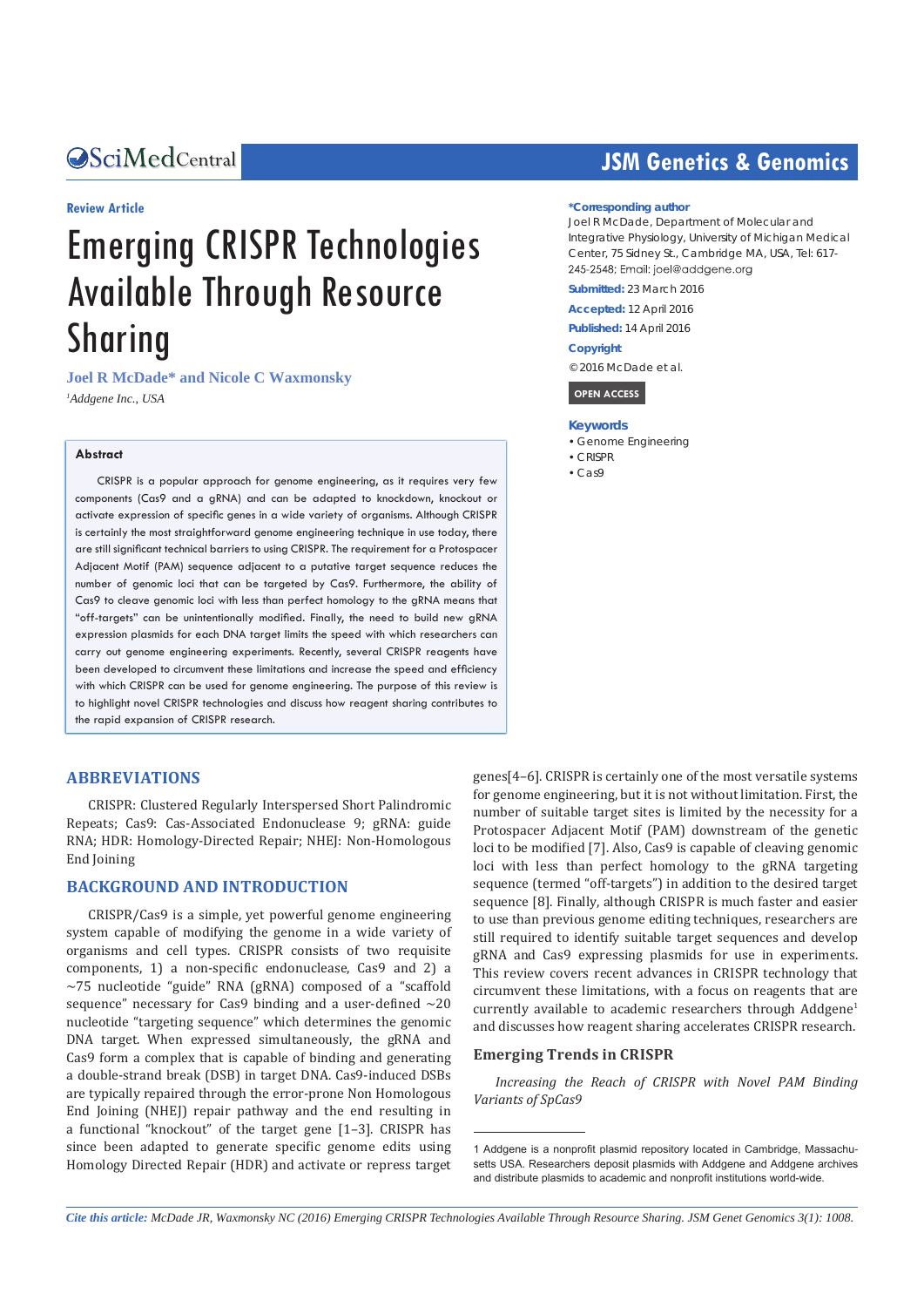#### **OSciMedCentral**

Wild-type *S. pyogenes* Cas9 (heretofore referred to as SpCas9) is the most widely used CRISPR endonuclease for genome engineering experiments. SpCas9 can cleave virtually any genomic sequence provided the target is unique to the rest of the genome and located immediately upstream of a PAM sequence (5'NGG'3 for SpCas9). The SpCas9 PAM sequence is ubiquitous throughout the genome, but not every genetic locus will have a suitable target-PAM sequence due to the absence of a PAM or an abundance of potential off-targets for a given target sequence. In such a case, the genetic loci in question cannot be modified using CRISPR. To circumvent this limitation, the Joung lab at Massachusetts General Hospital (MGH) used a bacterial mutagenesis screen to identify mutants of SpCas9 that were capable of binding and cleaving target sequences upstream of non-NGG PAM sequences. The result of this work was the identification and characterization of three novel SpCas9 mutants that bind non-NGG PAM sequences: SpCas9 VRER (binds NGCG PAM; [Addgene #65773](https://www.addgene.org/65773/)), SpCas9 EQR (binds NGAG PAM; [Addgene #65772](https://www.addgene.org/65772/)) and SpCas9 VQR (binds NGAN or NGNG PAM; [Addgene #65771](https://www.addgene.org/65771/)). Importantly, SpCas9 PAM variants have been demonstrated to cleave endogenous target sites with similar cutting efficiency and specificity when compared to wild-type Cas9 [9]. Theoretically, inclusion of these the SpCas9 variants into the CRISPR arsenal doubles the number of PAM sites in the human genome and will facilitate modification of genetic loci that were previously refractory to CRISPR modification [9].

#### *Increasing the Specificity of CRISPR with "Enhanced" specificity SpCas9s*

CRISPR/Cas9 can be used to make precise genome modifications at genomic loci by designing gRNA targeting sequences with perfect homology to the DNA target. However, Cas9 is also able to modify genomic loci with less than perfect homology to the gRNA targeting sequence (e.g. "off-targets") [8]. The specificity of the CRISPR system refers to the ability of the Cas9-gRNA complex to discriminate between the desired target site and all of the potential off-targets within the genome. Proper gRNA design can compensate for much of the inherent off-target cleavage activity of Cas9 and increase efficiency of on-target cleavage, but variants of Cas9 that are inherently more specific may prove useful as researchers and clinicians look toward using CRISPR in the clinic [10]. Previous efforts to increase CRISPR specificity utilized SpCas9 with a single mutated cleavage site ("SpCas9-Nickase" or "Cas9n") or a complete cleavage incompetent Cas9 ("dCas9") fused to the non-specific end nuclease FokI [11–13]. Cas9n and dCas9-FokI increase specificity by restricting DSBs to regions of the DNA that have two properly targeted Cas9 molecules bound in close proximity. Off-target binding, on the other hand, results in an easily reparable DNA nick (for Cas9n) or no cleavage at all (for dCas9-FokI). A variety of [Cas9n](https://www.addgene.org/crispr/nick/) and [dCas9-FokI](https://www.addgene.org/crispr/dcas9foki/) reagents are available for distribution through Addgene.

Unfortunately, the major strength of these approaches is also the major limitation, as not every genomic locus will have two suitable target-PAM sequences in close enough proximity to generate a DSB. Structural biology studies have shed light on how the Cas9-gRNA complex binds and cleaves target (and off-target) DNA [7,14], and this information has been used to rationally design Cas9 variants with higher specificity than wildtype SpCas9. These "high specificity" Cas9s use the same basic gRNA design principles as wild-type SpCas9 but are able to cleave target sequences with far greater specificity than wild-type SpCas9. Importantly, high specificity Cas9s require a single gRNA, thus circumventing the requirement for multiple suitable PAM-Target sites within a target gene. Two different high specificity Cas9s are available through Addgene: eSpCas9 from the Zhang lab at the Broad Institute of MIT and Harvard [\(Addgene #71814](https://www.addgene.org/71814/)) and SpCas9-HF variants from the Joung lab at MGH ([https://](https://www.addgene.org/browse/article/16457/) [www.addgene.org/browse/article/16457/\)](https://www.addgene.org/browse/article/16457/) [15,16].

#### **Increasing the Speed of gRNA Design and Cloning with Empty gRNA backbones and validated gRNAs**

Despite the abundance of ready-to-use Cas9-expressing plasmids available to researchers, the necessity to design and clone gRNA-expressing plasmids remains a significant bottleneck when carrying out CRISPR experiments. Guide RNAs can be designed manually by searching the genomic sequence of target genes for unique 18-20 nucleotide sequences upstream of a PAM site and comparing each potential target to the rest of the genome to identify potential "off-targets". Although "offtargets" are readily apparent, "on-target efficacy" is much more difficult to predict when gRNAs are manually designed. Luckily, several gRNA design programs are now freely available, which are capable of identifying potential Target-PAM sequences and ranking the gRNA targeting sequences based on predicted "ontarget" and "off-target" efficacy [10,17].

Once the desired gRNA targeting sequences have been designed, they must be synthesized and cloned into the appropriate expression plasmid (if using a plasmid-based expression system). Researchers commonly create "empty" gRNA plasmids, which contain an RNA-Pol III promoter to drive expression of the gRNA and the 3' gRNA scaffold sequence required for Cas9 binding, which facilitate construction of the desired gRNA-expression plasmid in a single cloning step. Addgene currently has approximately 250 ["empty gRNA plasmids"](https://www.addgene.org/crispr/empty-grna-vectors/) optimized for expression in cell types and organisms ranging from bacteria to humans. Empty gRNA-expression plasmids are often accompanied by a detailed cloning protocol which serves as a step-by-step guide on how to design and clone targeting oligos into the vector. Alternatively, researchers can avoid constructing gRNA-expression plasmids altogether by using a pre-constructed gRNA-expression plasmid containing a "validated gRNA". [Validated gRNA plasmids](https://www.addgene.org/crispr/validated-grnas/) are gRNA-expression plasmids that have been demonstrated to be efficacious (e.g. published in a peer-reviewed journal) and thus, represent a "ready-to-use" gRNA expression plasmid for CRISPR experiments. Currently, about 350 "validated gRNA" plasmids are available from Addgene.

#### **Resource sharing accelerates CRISPR research**

Almost 1,000 CRISPR plasmids have been deposited to Addgene by more than 100 research labs since 2012 (Figure 1). The collection spans most of the major CRISPR applications including knockout and activation or repression of target genes. Since the first CRISPR plasmids were made available through Addgene in 2012, Addgene has distributed >54,000 CRISPR plasmids to  $\sim$ 15,000 scientists across the globe. The availability